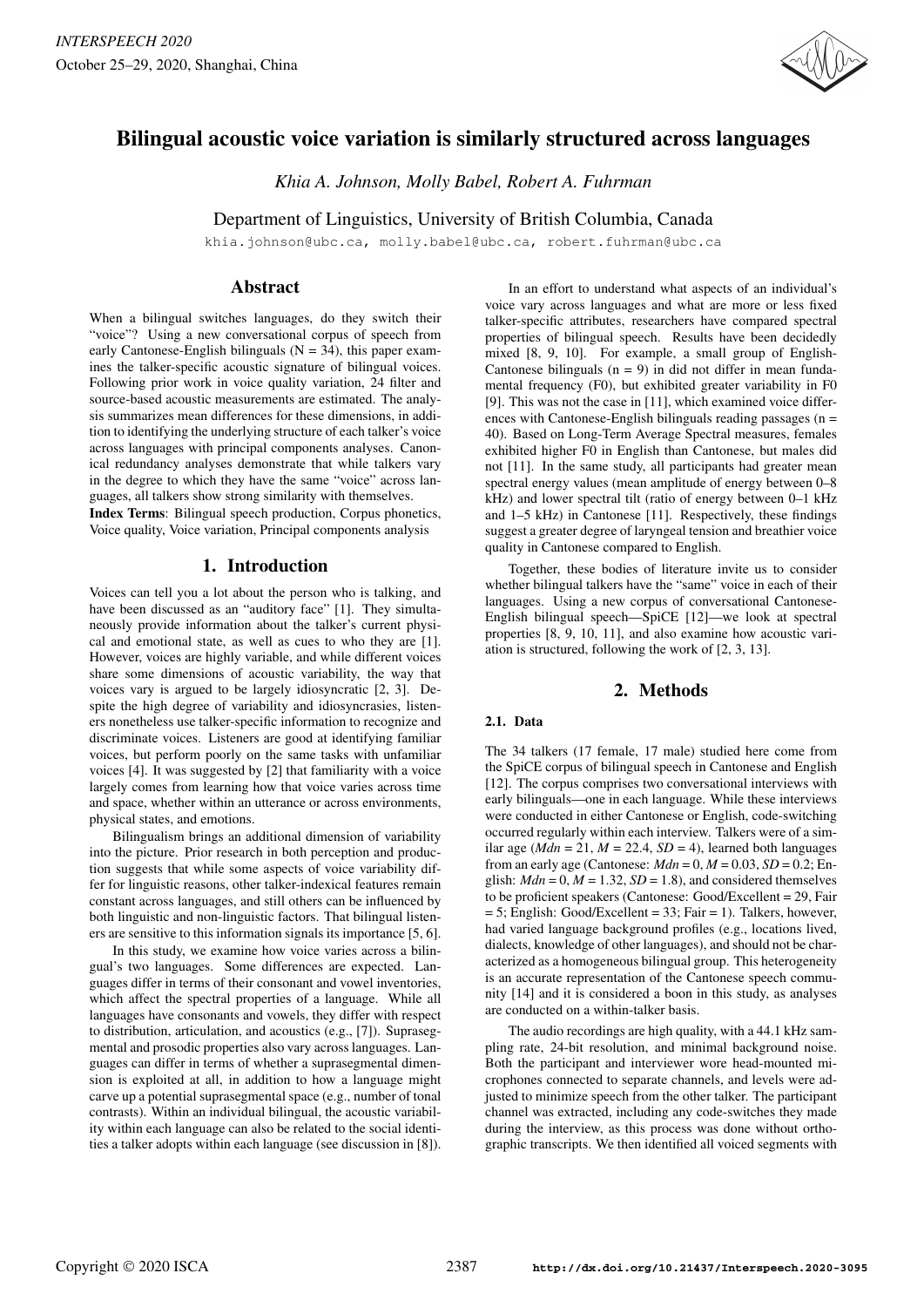the *Point Process (periodic, cc)*<sup>1</sup> and *To TextGrid (vuv)* Praat algorithms [15], implemented with the Parselmouth Python package [16]. While speech from the interviewer can occasionally be heard in the participant channel, it is quiet enough to have been ignored by the Praat algorithms. This method captures vowels and approximants, as well as some voiced obstruents, differing slightly from [2].

#### 2.2. Acoustic measurements

All voiced segments were subjected to the same set of acoustic measurements of voice quality made by  $[2]^2$  in VoiceSauce [17]. The suite of selected measurements are drawn from a psychoacoustic voice quality model [13]. Measurements were made every 5 ms during voiced segments, as in [2].

F0 is a correlate of pitch, associated with linguistic (e.g., lexical tone), prosodic, and talker characteristics. F1, F2, and F3 are the three formant frequencies typically discussed in relation to linguistic contrasts (e.g., for vowels and sonorant consonants). The fourth formant frequency, F4, is not typically discussed in linguistic contexts, and is instead associated with talker characteristics.

The corrected amplitude difference between the first two harmonics,  $H1^*$ – $H2^*$ , is a measure of harmonic spectral slope associated with phonation type. The asterisk indicates that the value has been corrected [18]. The corrected amplitude difference between the second and fourth harmonics, H2\*–H4\*, is a measure of harmonic spectral slope in a slightly higher frequency band.  $H4*-H2kHz^*$  is the corrected amplitude difference between the fourth harmonic and the harmonic closest to 2000 Hz; it is a measure of harmonic spectral slope in a higher frequency band. The corrected amplitude difference between the harmonics closest to 2000 Hz and 5000 Hz, H2kHz\*– H5kHz\*, is a measure of harmonic spectral slope that does not depend on F0. Together, these harmonic-based measures characterize source spectral shape [13].

Cepstral Peak Prominence (CPP) is a measure of the ratio between harmonic energy and spectral noise, and is associated with non-modal phonation types. Root Mean Square (RMS) Energy is a measure of overall amplitude. The subharmonicsharmonics amplitude ratio (SHR) is a measure of spectral noise associated with period doubling or irregularities in phonation. Together, these three measures characterize key aspects of spectral noise.

#### 2.3. Exclusionary criteria and post-processing

Observations were removed if they included impossible or erroneous values, including instances where F0, F1–F4, CPP, or H5kHz was equal to zero. Filtering was done with just one of the uncorrected harmonic amplitude measures, as erroneous values tended to co-occur on the same observation, and the distribution of H5kHz did not span zero, with the exception of (erroneous) values equal to zero. This minimizes the removal of correctly measured zero values.

Moving standard deviations were calculated for each of the 12 measures using a centered 50 ms window ( $\approx$  10 observations). This captures dynamic changes for each of the voice quality measures, which is important as they may better reflect

what listeners attend to in talker identification and discrimination tasks  $[2]$ <sup>3</sup> Observations missing a moving standard deviation value (i.e., those near a voicing boundary) were removed. Including both the values measured in VoiceSauce and their moving standard deviations, a total of 24 measures were used in the analysis described in the next section. Across the 34 talkers, there were 3,126,267 observations after winnowing the data.

#### 2.4. Principal components analysis

Principal components analysis (PCA) is a dimensionality reduction technique appropriate for data that include a large number of (potentially) correlated variables. The distillation into components helps identify and facilitate describing the internal structure, in this case, of a voice. We adapt methods from work on voices [2] and faces [19, 20]. The goal is to the capture similarities or differences for each talker's voice across languages. As such, we conducted PCAs separately for each talker-language pair, and compared the results of each talker's English and Cantonese PCAs. All 24 measures were normalized (z-scored) on by-PCA basis for the analysis. PCAs were implemented with the *parameters* package [21] in R [22], using an oblique *promax* rotation to simplify the factor structure, as the measurements reported in the previous section were expected to be somewhat correlated [2].

Each PCA included the number of components for which all resulting eigenvalues were greater than 0.7 times the mean eigenvalue, following Jolliffe's [23] recommended adjustment to the Kaiser-Guttman rule. We used this rule, rather than a more sophisticated test (e.g., broken sticks), as it is not detrimental to our exploratory analysis to err on the side of including marginal components. Additionally, across each of the components, only loadings with an absolute value of 0.32 or higher were interpreted [24, 2]; however, all loadings were retained for the canonical redundancy analysis described in the next section.

#### 2.5. Canonical redundancy analysis

In order to assess whether variation in a talker's voice is structurally similar across both languages, we compare the PCA output from English and Cantonese by calculating redundancy indices from a canonical correlation analysis (CCA) [23, 25]. CCA is a statistical method used to explore how groups of variables are related to one another. The two sets of variables are transformed such that the correlation between the rotated versions is maximized. This is useful here, as a talker may have similar components in their English PCA and Cantonese PCA, but these components might not necessarily be in the same order, even if they account for comparable amounts of variance.

Redundancy is a relatively simple way to characterize the relationship between the loadings matrices of two PCAs—the two sets of variables under consideration here. The two indices represent the amount of variation in a talker's Cantonese PCA output that can be accounted for via canonical variates by their English PCA output, and vice versa. Notably, the two redundancy indices are not symmetrical [25].

We computed redundancy indices for all pairwise combinations, including cases where similar values were expected (same talker, different language), and cases where we expected dissimilarity (different talker and language). Considering that the PCA analyses retain the lower-dimensional structure within each language, these redundancy indices effectively reflect the degree to

<sup>&</sup>lt;sup>1</sup>The pitch range settings differed by gender (female: 100-500, male: 75–300).

<sup>&</sup>lt;sup>2</sup>The exception was formant dispersion, which was excluded because it was almost perfectly correlated with the measured value of F4 and led to problems with the principal components analyses.

<sup>&</sup>lt;sup>3</sup>We used *SD*, as opposed to the coefficients of variation used by [2]. Regardless, all variables were scaled prior to inclusion the PCAs.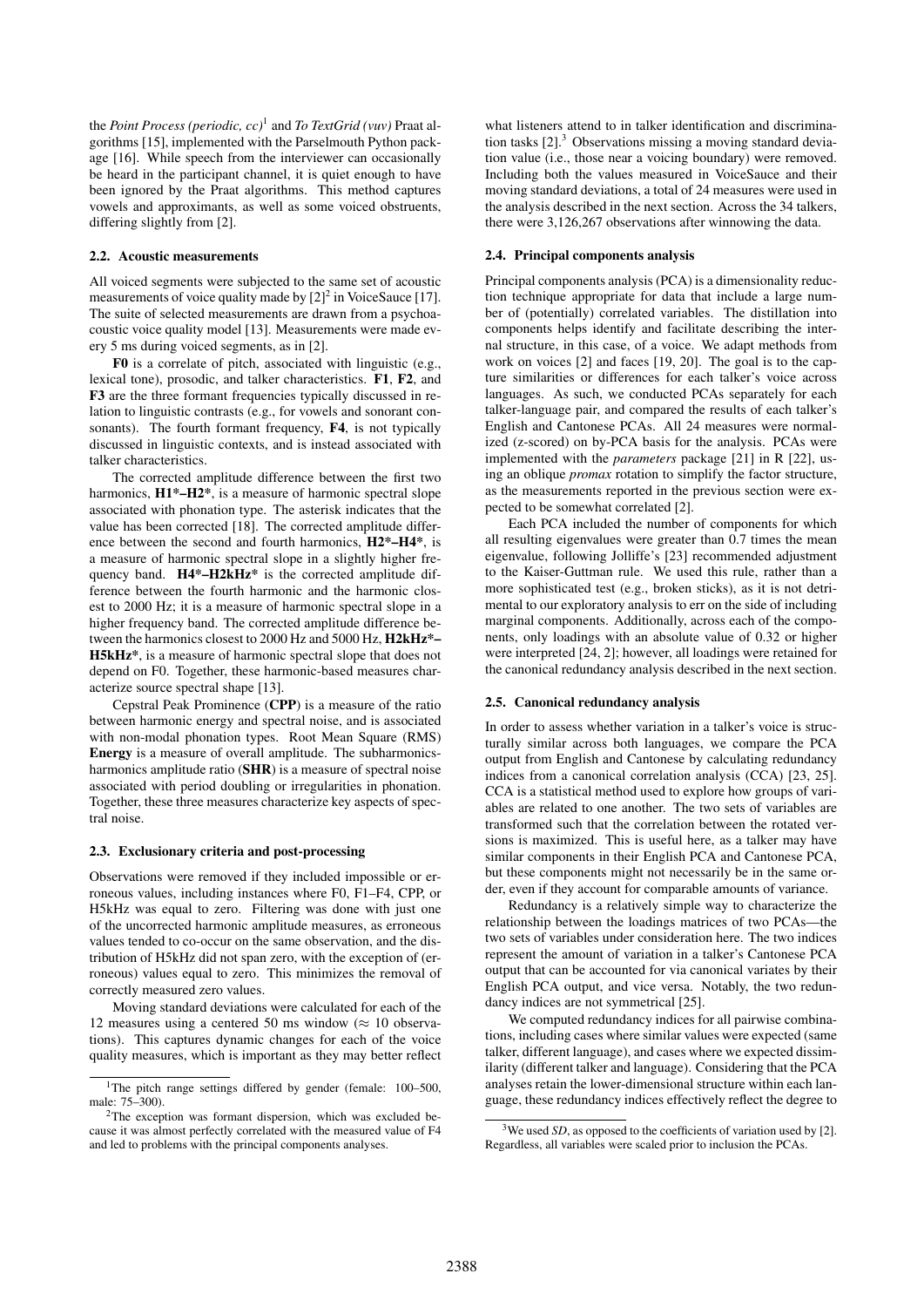which the lower-dimensional structure of the voice variability is retained across a talker's two languages.

# 3. Results

#### 3.1. Crosslinguistic comparison of acoustic measurements

For each acoustic measurement and talker, we conducted a Student's *t*-test and calculated Cohen's *d*, in order to give a highlevel assessment of whether variable means differed across the two languages. These comparisons have no bearing on how a given variable *varies*. Table 1 reports counts of talkers by effect size. Notably, across all talkers and variables, only 21.1% yielded non-trivial Cohen's *d* values. Most talkers (32/34) had at least one non-trivial comparison. The distribution of these counts is depicted in Figure 1.

Table 1: *This table reports counts of Cohen's d for crosslinguistic comparisons of each of the acoustic measurements by talker. Degrees of freedom ranged between 49,274–136,644 across ttests. For most talkers and variables, the difference in means was trivial, which is reflected in that column's high counts.*

|                         | Cohen's d   |                         |                |
|-------------------------|-------------|-------------------------|----------------|
|                         | Trivial     | Small                   | <b>Medium</b>  |
| <b>Variable</b>         | $0.0 - 0.2$ | $0.2 - 0.5$             | $0.5 - 0.8$    |
| F <sub>0</sub>          | 21          | 10                      | 3              |
| $F0$ s.d.               | 34          | $\overline{0}$          | $\overline{0}$ |
| F1                      | 24          | 9                       | 1              |
| $F1$ s.d.               | 29          | 5                       | $\theta$       |
| F <sub>2</sub>          | 26          | 8                       | $\overline{0}$ |
| F <sub>2</sub> s.d.     | 32          | $\overline{\mathbf{c}}$ | $\overline{0}$ |
| F <sub>3</sub>          | 24          | 9                       | 1              |
| $F3$ s.d.               | 29          | 5                       | $\overline{0}$ |
| F <sub>4</sub>          | 30          | 3                       | 1              |
| F4 s.d.                 | 28          | 6                       | $\overline{0}$ |
| $H1*-H2*$               | 18          | 15                      | 1              |
| $H1*-H2*$ s.d.          | 32          | 2                       | $\overline{0}$ |
| $H2*-H4*$               | 25          | 9                       | $\overline{0}$ |
| $H2*-H4*$ s.d.          | 31          | 3                       | $\overline{0}$ |
| $H4*-2kHz*$             | 25          | 8                       | 1              |
| $H4*-2kHz*$ s.d.        | 34          | $\theta$                | $\overline{0}$ |
| $H2kHz^*-5kHz^*$        | 23          | 10                      | 1              |
| $H2kHz^* - 5kHz^*$ s.d. | 31          | 3                       | $\overline{0}$ |
| <b>CPP</b>              | 21          | 10                      | 3              |
| $CPP$ s.d.              | 32          | 2                       | $\overline{0}$ |
| Energy                  | 17          | 14                      | 3              |
| Energy s.d.             | $18\,$      | 16                      | $\overline{0}$ |
| <b>SHR</b>              | 31          | 3                       | 0              |
| SHR s.d.                | 29          | 5                       | $\overline{0}$ |



Figure 1: *A summary of the number of non-trivial comparisons from Table 1 across the 34 talkers.*

For the non-trivial comparisons, there were consistent patterns across languages for H1\*–H2\* and F0. For the remaining variables, while some talkers exhibited a difference in mean values, the direction of the difference varied, or relatively few talkers exhibited the difference.

H1\*–H2\* was significantly higher in Cantonese for a relatively large subset of the talkers (13/34), lower for a small number (3/34), but trivial for most (18/34). While based on a different measure than [11], this is consistent with the finding that Cantonese tends to be breathier, or English creakier—the current analysis does not distinguish between these interpretations.

If there was a non-trivial difference in F0 across languages, then Cantonese had a lower mean F0 than English (13/34; Female  $= 7$ ), though most talkers did not exhibit a difference (21/34). This is consistent with prior findings that when a difference between English and Cantonese was found, Cantonese had a lower mean F0 for females [11, 9]. We also observe this difference for a small number of males.

## 3.2. PCA results

The PCAs across both languages for all 34 talkers resulted in 10–15 components and accounted for 74.6–85.8% of the total variation. To assess whether talkers exhibit the same structure in voice variability across their languages, we first consider the patterns present across the different PCAs, as this provides context for understating what unique structural characteristics in talkers' voices looks like. To this end, we briefly summarize common patterns across PCA components, regardless of how much variance they account for, as the difference is often quite small. Figure 2 shows the first four components of a single talker's Cantonese and English PCAs, illustrating some examples of how components can vary (or not) across languages.



Figure 2: *In the first four components of a talker's Cantonese and English PCAs, loadings are represented by bar height and are labelled with the variable name; color represents conceptual groupings; and, the component's variance is superimposed.*

Broadly speaking, there were a lot of similarities in component composition across both talkers and languages, with the eight most commonly occurring components summarized in Table 2. For context, recall that PCAs had anywhere from 10–15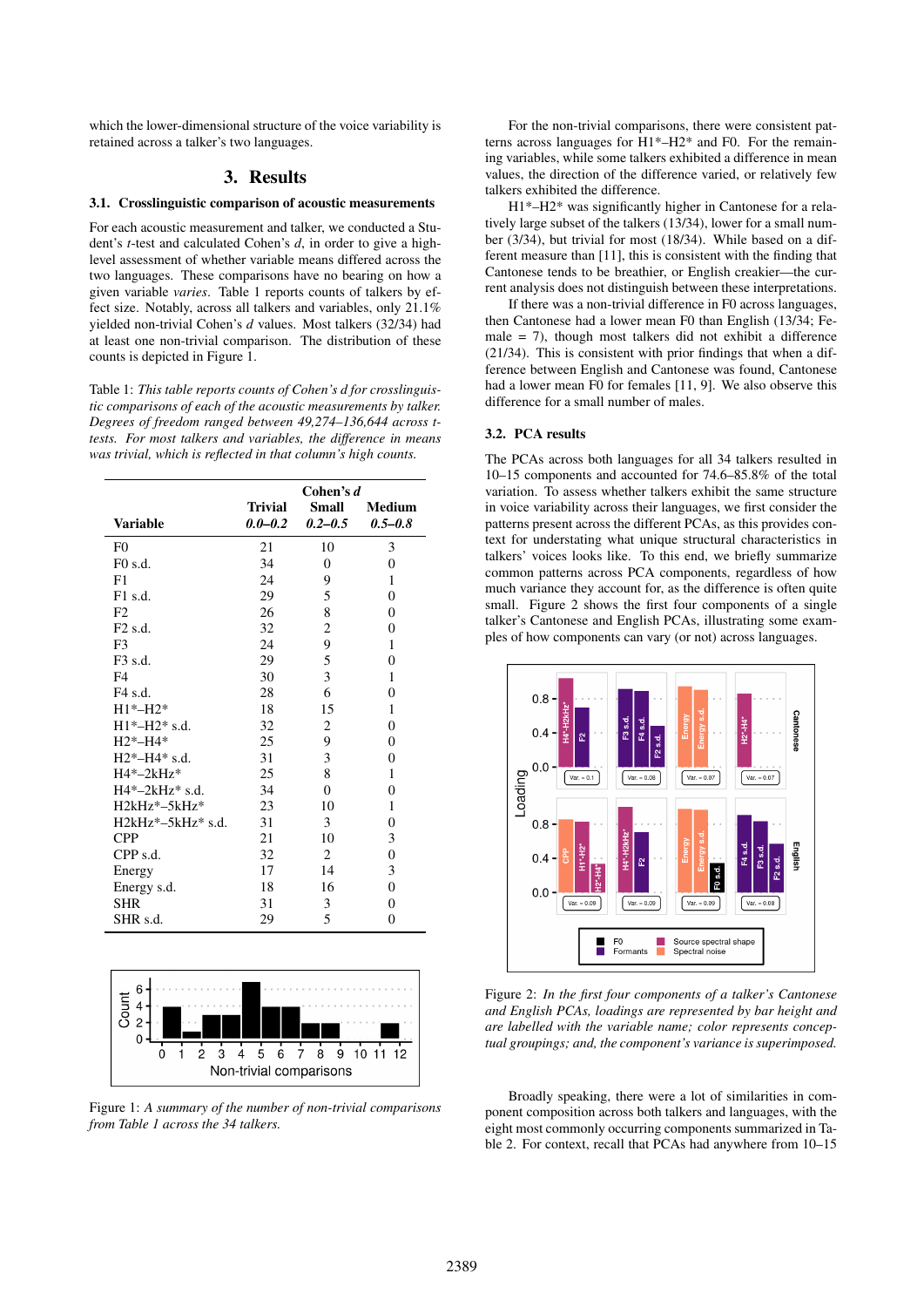components total. These eight components consisted of source spectral shape, spectral noise, as well as formant variables. On the other hand, F0 co-occurred with a wide variety of variables (often Energy), but in a manner that was less consistent across talkers. There were additional components (not reported here) that were shared by less than half of talkers. In summary, despite the greater amount of shared structure across PCAs than found in [2], there is still ample room for idiosyncratic variation, both in terms of which variables co-occur, as well as in how much variance different components account for.

Table 2: *A summary of the most commonly occurring components across all PCAs. Variables are only included if* |*Loading*| > *0.32. Italics indicate additional variables that were present on a component for a subset of talkers (i.e., an alternative but related configuration). N indicates the number of times a component occurred (out of 34), and Var. % gives the range of percent variance accounted for by the component.*

|                                                              | <b>Cantonese</b> |              | <b>English</b> |              |
|--------------------------------------------------------------|------------------|--------------|----------------|--------------|
| Variables                                                    | N                | Var. $\%$    | N              | Var. $\%$    |
| H4*-H2kHz*,<br>$H2kHz^*$ -H5kHz <sup>*</sup> , F2,<br>F3, F4 | 34               | $9.3 - 15.5$ | 32             | $9.2 - 16.7$ |
| $H4*-H2kHz* s.d.,$<br>$H2kHz^* - H5kHz^*$ s.d.               | 32               | $6.3 - 8.3$  | 34             | $4.1 - 5.0$  |
| Energy, Energy s.d, FO                                       | 31               | $5.8 - 9.4$  | 33             | $6.3 - 9.1$  |
| CPP s.d.                                                     | 29               | $4.1 - 5.0$  | 31             | $4.1 - 4.9$  |
| SHR, SHR s.d.                                                | 30               | $3.8 - 7.5$  | 29             | $5.4 - 7.3$  |
| F3, F4, F2                                                   | 26               | $6.0 - 8.5$  | 29             | $5.8 - 8.5$  |
| F3 s.d., F4 s.d., F2 s.d.                                    | 26               | $5.3 - 8.6$  | 29             | $4.7 - 8.6$  |
| $H2*-H4*$ s.d.,<br>$H1*-H2*$ s.d.                            | 26               | $4.2 - 6.5$  | 28             | $4.2 - 6.8$  |

#### 3.3. Within-talker analysis

A slight majority of talkers had the same number of components for each of their languages (18/34). Of the remainder, most talkers had a difference of one in the number components (14/34), and far fewer differed by two (2/34). Redundancy indices for within-talker comparisons ranged from 0.82 to 0.99,  $(Mdn = 0.93, M = 0.92, SD = 0.04)$ , and are displayed in Figure 3, with the two redundancy indices for a given pair plotted against one another. Comparisons across talkers withinlanguage (range: 0.63–0.98, *Mdn* = 0.84, *M* = 0.84, *SD* = 0.6) and across-language (range: 0.66–0.98, *Mdn* = 0.83, *M* = 0.84,  $SD = 0.6$ ) are generally lower, but still relatively high. Withintalker values were confirmed to be higher than across-talker comparisons [*Welch's t*(71.36) = -17.83,  $p < 0.001$ , d = 1.76].

The high values are not unexpected. As PCA is a dimensionality reduction technique, the discarded components almost certainly contain idiosyncratic variation. Moreover, and following from Section 3.2, there were a substantial number of commonly occurring patterns across talkers and languages.

#### 4. Discussion and conclusion

This study examines spectral properties and structural similarities in an individual's voice in two languages. A clear result



Figure 3: *The relationship between the two redundancy indices for three different types of comparisons. Within-talker comparisons are clustered at the top right.*

is that most of the bilinguals studied here exhibit similar spectral properties, and similar lower-dimensional structure in voice variation, despite substantial segmental and suprasegmental differences across English and Cantonese [26]. In this sense, a majority appear to have the same "voice" across languages, which renders voice-as-an-auditory-face an apt comparison.

The comparison of these 34 Cantonese-English bilinguals' voices across languages suggest more similarity for an individual across languages than found within a more tightly controlled group of monolingual English speakers [2, 3]—several analysis decisions may have contributed to this. We compared similar components independent of order, which ignores the fact that similar components may account for different amounts of variance, but ensures that any comparisons made are among like items. Any downside to this methodological decision is mitigated by the fact that most components made relatively small contributions, accounting for 4.2–10.3% (95% highest density interval) of the PCA's total variance.

While statistical choices may have affected these results, the data differences between the current and previous studies are also important to note. This study uses substantially longer passages than the short samples in [2] and [3]. The larger speech sample may allow for a more stable underlying structure to showcase itself, as opposed to the potential for ephemeral variation in a shorter sample. This possibility is easily testable by manipulating the length of the speech sample in the analysis.

Ultimately, the goal is to understand how the acoustic variability and structure of talkers' voices maps onto listeners' organization of a voice space for use in talker recognition and discrimination. Turning to listener and behavioural data will help in deciphering what is meaningful variation within a voice from low level noise that cannot be attributed to a particular vocal signature. Verification from listener performance will help adjudicate which statistical choices present an acoustic voice space that matches listener organization.

# 5. Acknowledgments

This project draws on research supported by the Social Sciences and Humanities Research Council of Canada (SSHRC), the Natural Sciences and Engineering Research Council of Canada (NSERC), and the University of British Columbia Public Scholars Initiative. KAJ led conceptualization, design, analysis, interpretation, and writing. MB contributed to each of these areas. RAF contributed to analysis and interpretation.